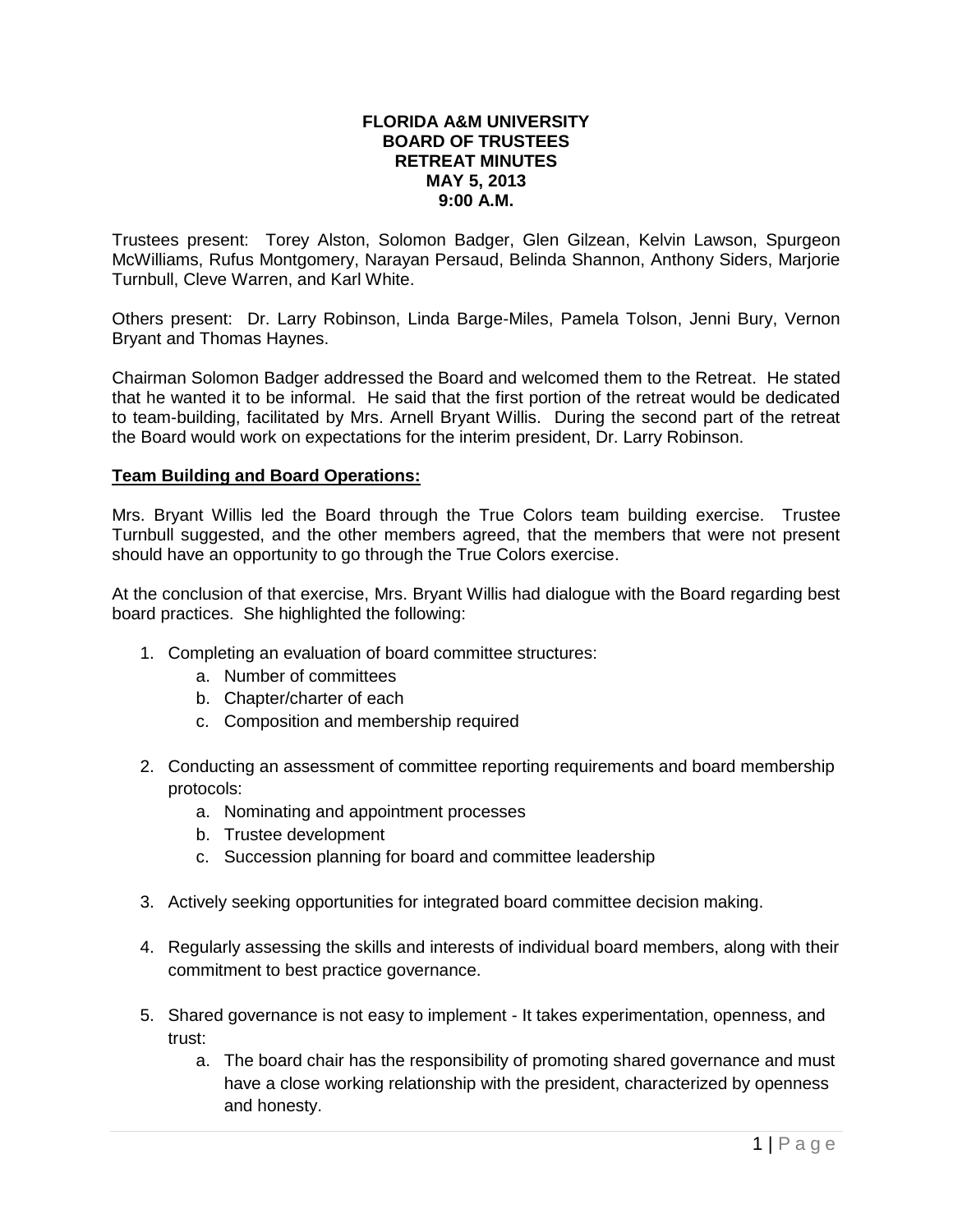- b. The board should be aware of the temptation to micromanage the institutions.
	- i. This may occur by engaging in close relationships with senior administrators.
- 6. Back channel talk undermines the president's legitimacy.
	- a. Boards should-could-may:
		- i. Invite faculty members through the President, to participate in deliberations about key institutional decisions;
			- Decision-making process may be slowed, but the results are more easily accepted if the faculty participates.

Next, the Board discussed potential enhancements to its operating procedures. Trustee Alston presented suggested changes to the following:

- Section 4.1 Executive Committee to clarify the number of Trustees that serve on the committee. Note that chair of DSO committee is not included on the executive committee.
- Article 8 Appearances Before the Board to clarify topics addressed by members to the public and adds a provision ensuring follow-up on issues address to Board by staff in a timely manner.

Through their discussions, the Board further identified additional enhancements to the operating procedures to include, but not be limited to the following:

- The Board suggested creating a sign-in form for public comments which includes the agenda item or issue being addressed.
- The Board suggested that staff review best practices for board policies and operating procedures. Look at by-laws/operating procedures at the other Universities in the SUS. The Board requested a total review of its procedures, but specifically asked that the following matters be reviewed:
	- i. Board's ethics policy and abstaining from voting
	- ii. Function of executive committee
	- iii. More effective committee structure
	- iv. How can the Board economize its meetings (I day rather than 2 or more utilization of Executive Committee)
	- v. Emergency meetings (Notice period)
	- vi. Providing agendas 14 days in advance and materials 7 days in advance
	- vii. Define "mail", to include email
	- viii. Travel for Board members on official university business
	- ix. Presence of legal counsel at all Board meetings
	- x. Clarify language regarding public comments
	- xi. Clarify language regarding request to place items on the agenda by individuals or groups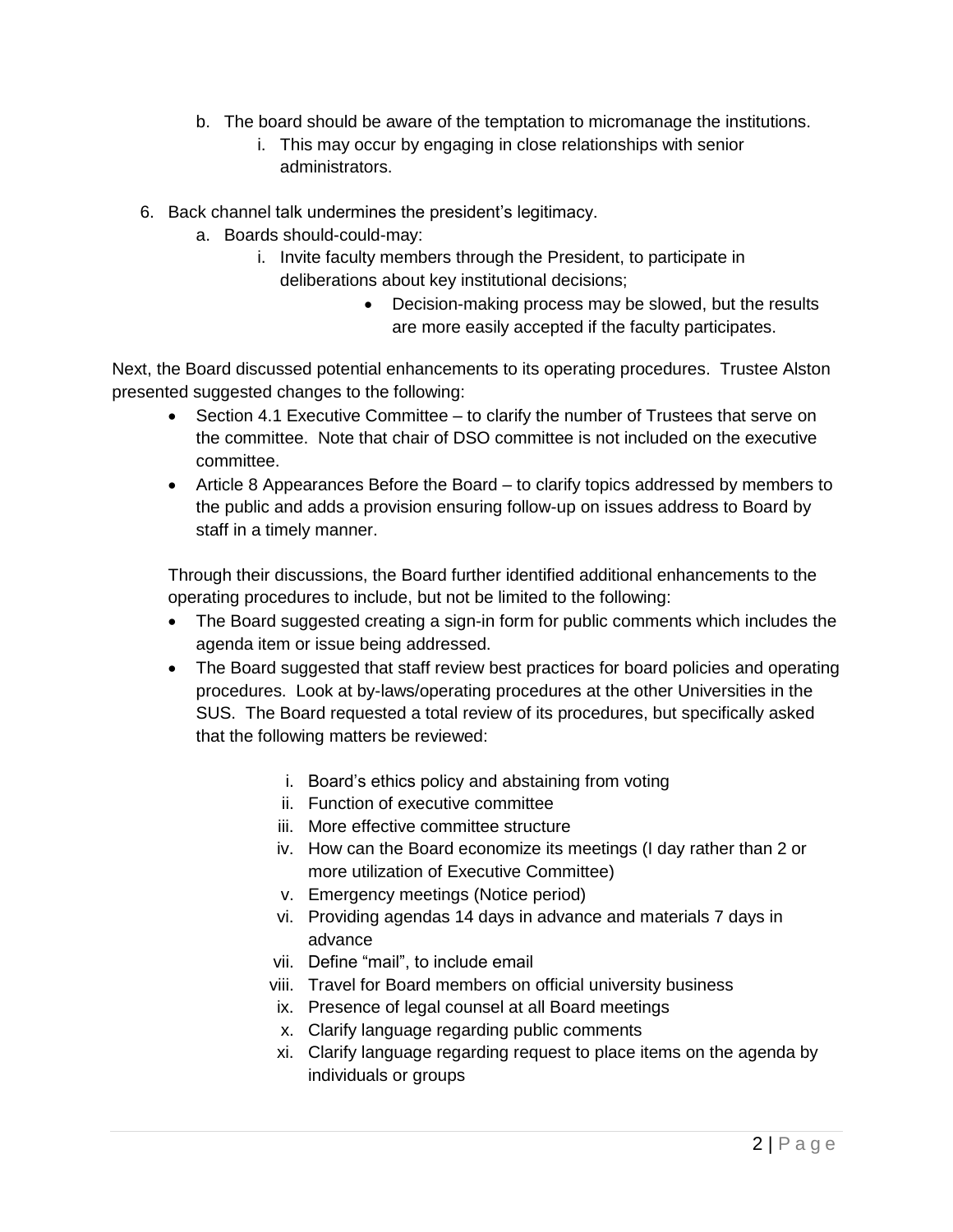- xii. Address requirement of responding to public comments, as soon as possible
- xiii. Review board operating procedures annually
- xiv. Best practices regarding vice chair ascending to chair vs. appointment to committee chair by Board chair
- xv. Standard time period for Board to get questions to staff, prior to Board meeting
- xvi. Clarify the meaning of "written notice"
- xvii. How do other universities deal with changing agendas for special meetings
- xviii. Clarify whether it is a best practice for the Board to be provided verbal or written notice (i.e. speak with half of the Board and give other half written notice)
- xix. Clarify what "majority of the Board" means
- xx. Clarify language such as "mail" (i.e. email, postal system)
- xxi. Review the provisions that include "may" (i.e. reimbursement, insurance coverage)
- xxii. Chair is official representative of the Board

The next step regarding operating procedures will include staff coming back to the Board with recommendations regarding best practices. The Board suggested that the General Counsel's office review any potential changes to the operating procedures for legal sufficiency, including review of University's response to matters raised during the public comment section. The Board indicated that its practices should be codified into its Board Operating Procedures and that a specific individual should be charged with maintaining the Board's Operating Procedures.

It is anticipated that a complete review of the document should be completed by the August 2013 meeting.

### **Board Expectations:**

Dr. Badger then asked Dr. Robinson to address the Board. Dr. Robinson reviewed the University's Strategic Plan and highlighted areas that he believed warranted changes. The Board then individually indicated their expectations:

#### **Lawson:**

- a. Real significant push to improve enrolment.
- b. Perform organizational audit to see if we have the right players on the bus.

#### **Shannon**:

a. Evaluate capability of university talent in all direct reports to President + 2 more levels down to ensure experience, credentials, performance meet the needs of a more complex, larger, competitive FAMU. Take action to replace where talent/expertise/performance falls short of what is needed.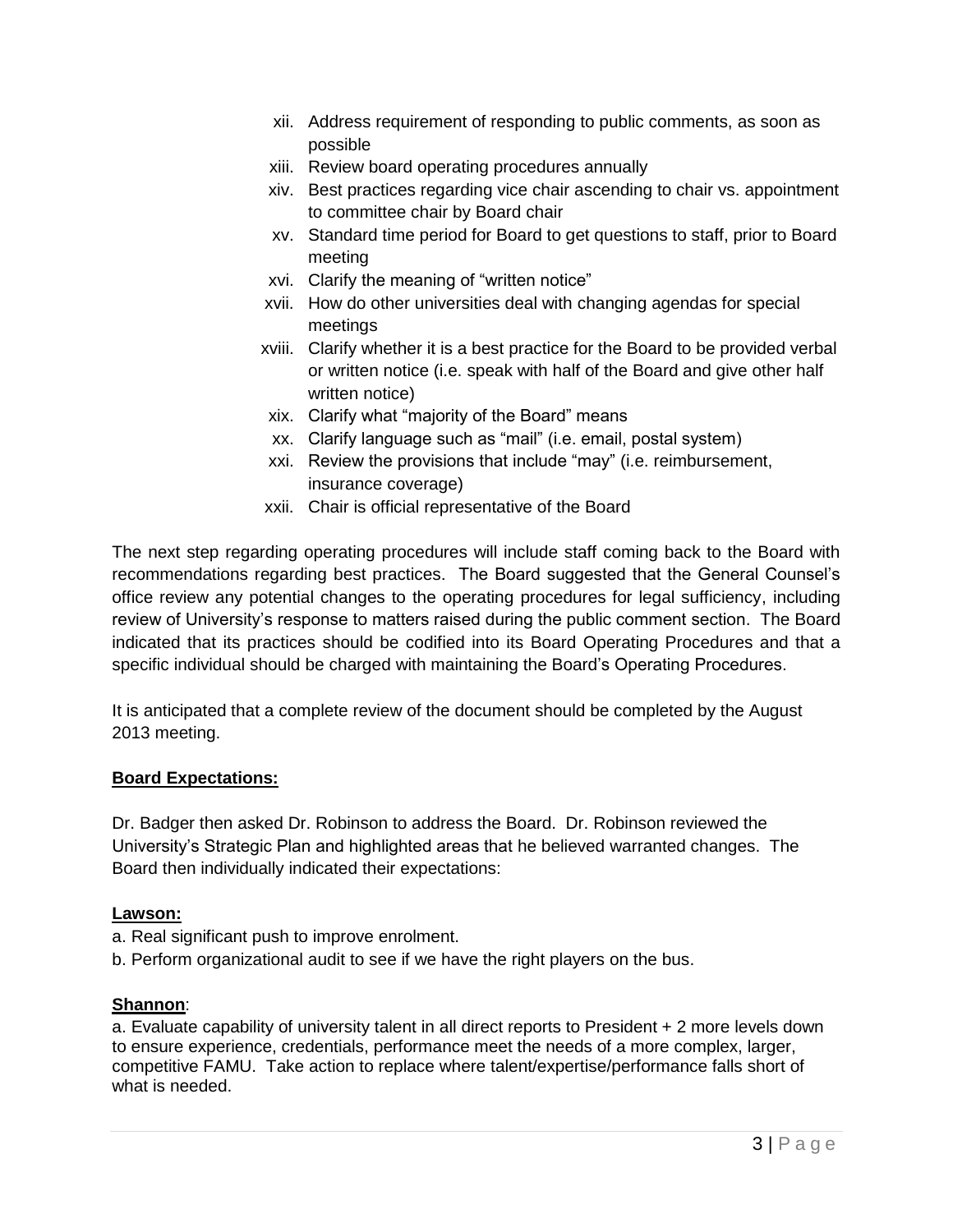### **Persuad**:

a. Carefully select competent administrative staff from the provost on down to department chairs.

## **Siders**:

a. Leadership team should maintain line of communication with students.

## **Alston**:

a. Increase number of out-of-state students.

b. Fill interim roles at dean's levels & ensure there are competent V.P.'s.

c. Targeted focus on these critical areas: administrative/finance, legal affairs, government relations and communications

## **McWilliams**:

a. Use all resources, including BOT in an advisory capacity.

b. Leadership Team – President needs to get best talent he can find.

# **Badger**:

a. Use multi-year contracts as a tool to fill strategic positions.

## **Warren**:

a. Improve customer service.

b. Give attention to best practices around the country re: funding our needs.

# **Turnbull**:

- a. Cultural change in internal fiscal management.
- b. External fund raising, the foundation needs sufficient staff that is experienced.

# **White**:

- a. Change in culture re: the way things supposed to operate.
- b. Get appropriate talent to fill positions.
- c. Need a real plan re: admitting/enrolling profile admits.

# **Gilzean**:

- a. Look at fixing the culture of service, i.e. financial aid.
- b. Target recruiting international students.
- c. Ensure staff evaluations are conducted.
- d. Establish more partnerships with urban school systems.

### **Montgomery**:

- a. Contracts Look at hiring independent contractors to review RFP's.
- b. Government relations outsource; eliminate budget;
- c. Communications outsource. Using outside firms now.
- c. Find the people who are the problem.